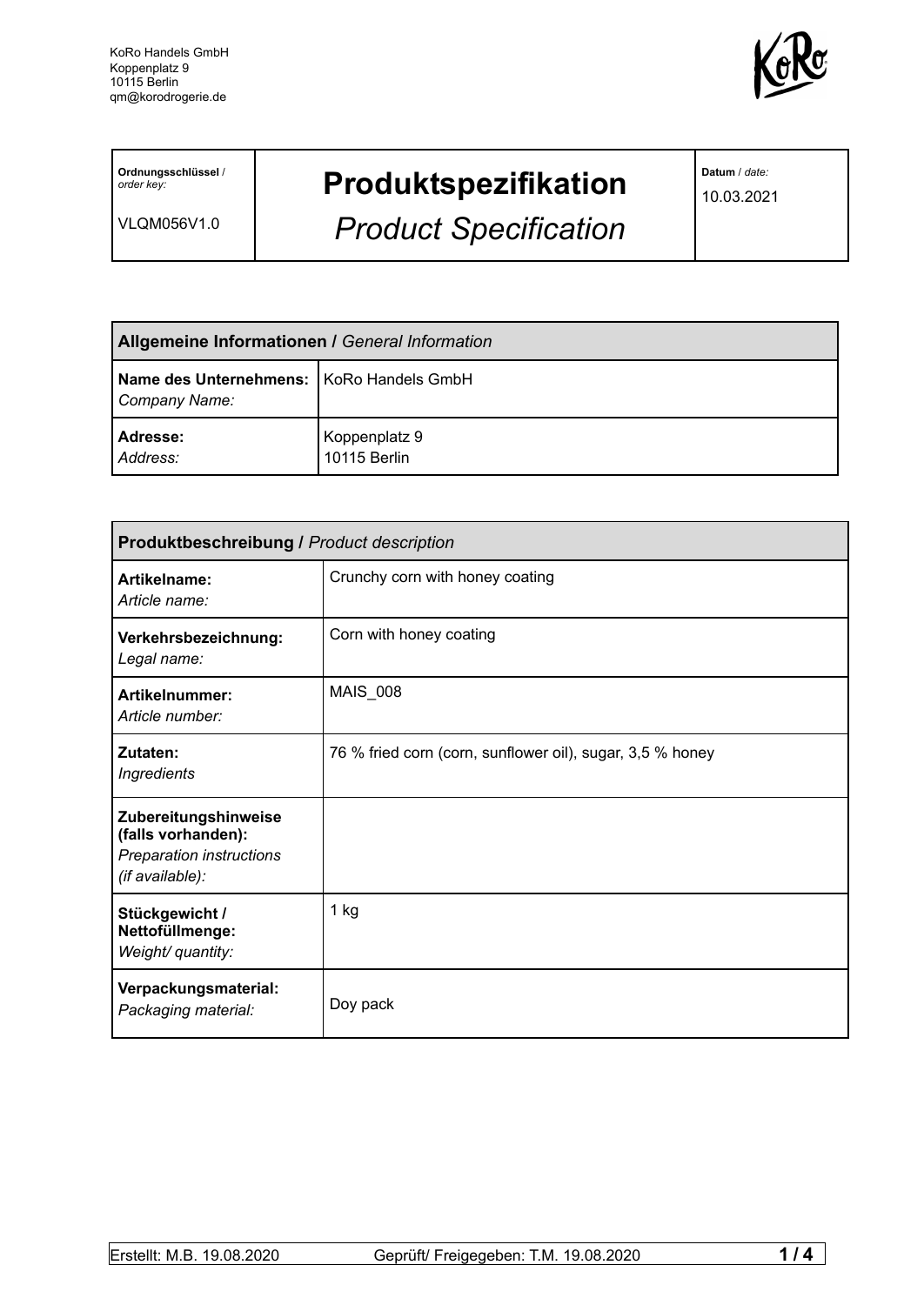'n



| <b>Produktbeschreibung / Product description</b>               |                                                                                                                                                                                                                                                                                                                     |  |
|----------------------------------------------------------------|---------------------------------------------------------------------------------------------------------------------------------------------------------------------------------------------------------------------------------------------------------------------------------------------------------------------|--|
| <b>Besondere</b><br>Eigenschaften:<br>Special characteristics: | $\Box$ bio /organic (Öko-Kontrollstelle / organic control body: _______)<br>$\Box$ fairtrade / fairtrade<br>$\Box$ vegan / vegan<br>x vegetarisch / vegetarian<br>$\Box$ glutenfrei / glutenfree<br>$\Box$ laktosefrei / lactose-free<br>$\Box$ koscher / kosher<br>$\Box$ halal / halal<br>$\Box$ andere / others: |  |

| Sensorische Beschreibung / Sensorical description |                                      |  |
|---------------------------------------------------|--------------------------------------|--|
| Aussehen / Farbe:<br>Appearance / Colour:         | Irregular shape, light to dark brown |  |
| Geschmack:<br>Flavour:                            | Fried corn, honey, sweet             |  |
| Geruch:<br>Odour:                                 | Sweet                                |  |
| Konsistenz:<br>Texture:                           | Crunchy                              |  |

| Nährwertangaben pro 100 g / Nutritional information per 100 g  |            |           |
|----------------------------------------------------------------|------------|-----------|
| Energie: I Energy value:                                       | 1804 / 431 | kJ / kcal |
| Fett: I Fat:                                                   | 11         | g         |
| Davon gesättigte Fettsäuren: I of which saturated fatty acids: | 1,1        | g         |
| Kohlenhydrate: I Carbohydrates:                                | 73         | g         |
| Davon Zucker: I Of which sugar:                                | 22         | g         |
| <b>Ballaststoffe: / Fibre:</b>                                 | 7,4        | g         |
| Eiweiß: / Protein:                                             | 5,4        | g         |
| Salz: / Salt:                                                  | 0,38       | g         |
| sonstige Angaben: / other values:                              |            | % NRV*    |
|                                                                |            |           |

*\*Nutritional Reference Value according to regulation (EU) Nr. 1169/2011/*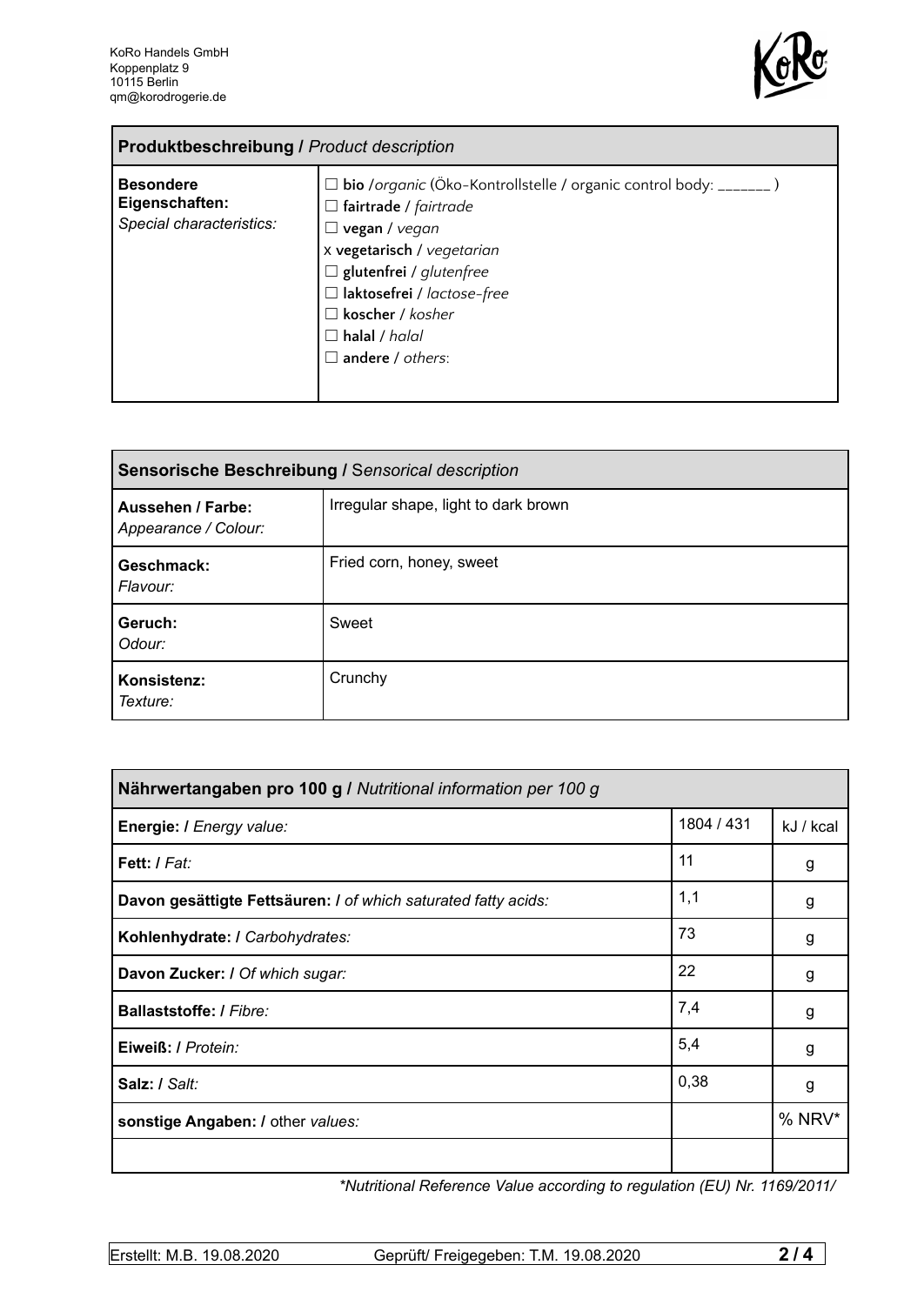

| <b>Lagerung und Haltbarkeit / Storage and Shelf Life</b>             |                                                      |  |
|----------------------------------------------------------------------|------------------------------------------------------|--|
| <b>Optimale</b><br>Lagerungsbedingungen:<br>Storage recommendations: | Store in a cool and dry place, protected from light. |  |
| <b>Mindesthaltbarkeit:</b><br>Expected shelf life:                   | 9 months                                             |  |

## **Allergenkennzeichnung gemäß LMIV 1169 / 2011 /** *Allergen Declaration according to EU Regulation 1169 / 2011*

**Legende:** *Key*

*a.* **Allergen ist in der Rezeptur enthalten /** *Allergen contained in recipe*

- *b.* **Risiko der Kreuzkontamination ist möglich /** *Possible risk of cross contamination*
- **c. Allergen ist in der Rezeptur nicht enthalten /** *Allergen not contained in recipe*

|                                                     | a                 | b                 | C                 |
|-----------------------------------------------------|-------------------|-------------------|-------------------|
| Glutenhaltiges Getreide / gluten-containing cereals | П                 | X                 | П                 |
| Krustentiere / Crustaceans:                         | Ш                 | $\mathbf{I}$      | X                 |
| Ei / Egg                                            |                   |                   | X                 |
| Fisch / Fish                                        |                   |                   | X                 |
| Soja / Soy                                          |                   | X                 |                   |
| Milch (Laktose) / Milk (lactose)                    | $\vert \ \ \vert$ | $\mathsf{x}$      | $\vert \ \ \vert$ |
| Erdnüsse / Peanuts                                  | П                 | $\mathsf{x}$      | П                 |
| Andere Schalenfrüchte* / Other edible nuts*         | П                 | X                 | П                 |
| Sellerie / Celery                                   | $\vert \ \ \vert$ | $\vert \ \ \vert$ | X                 |
| Senf / Mustard                                      | П                 | П                 | X                 |
| Sesam / Sesame                                      | $\vert \ \ \vert$ | X                 | $\Box$            |
| Schwefeldioxid und Sulphite / Sulphur dioxide       | Ш                 |                   | X                 |
| Lupinen / Lupin                                     |                   |                   | X                 |
| <b>Weichtiere / Molluscs</b>                        |                   |                   | X                 |

**\* Mandeln /** *Almonds***, Haselnüsse /** *Hazelnuts***, Walnüsse /** *Walnuts***, Cashewnüsse /** *Cashews***, Pecannüsse,** *Pecans,* **Paranüsse /** *Brazil nuts***, Pistazien /** *Pistachios***, Macadamianüsse /** *Macadamia nuts*